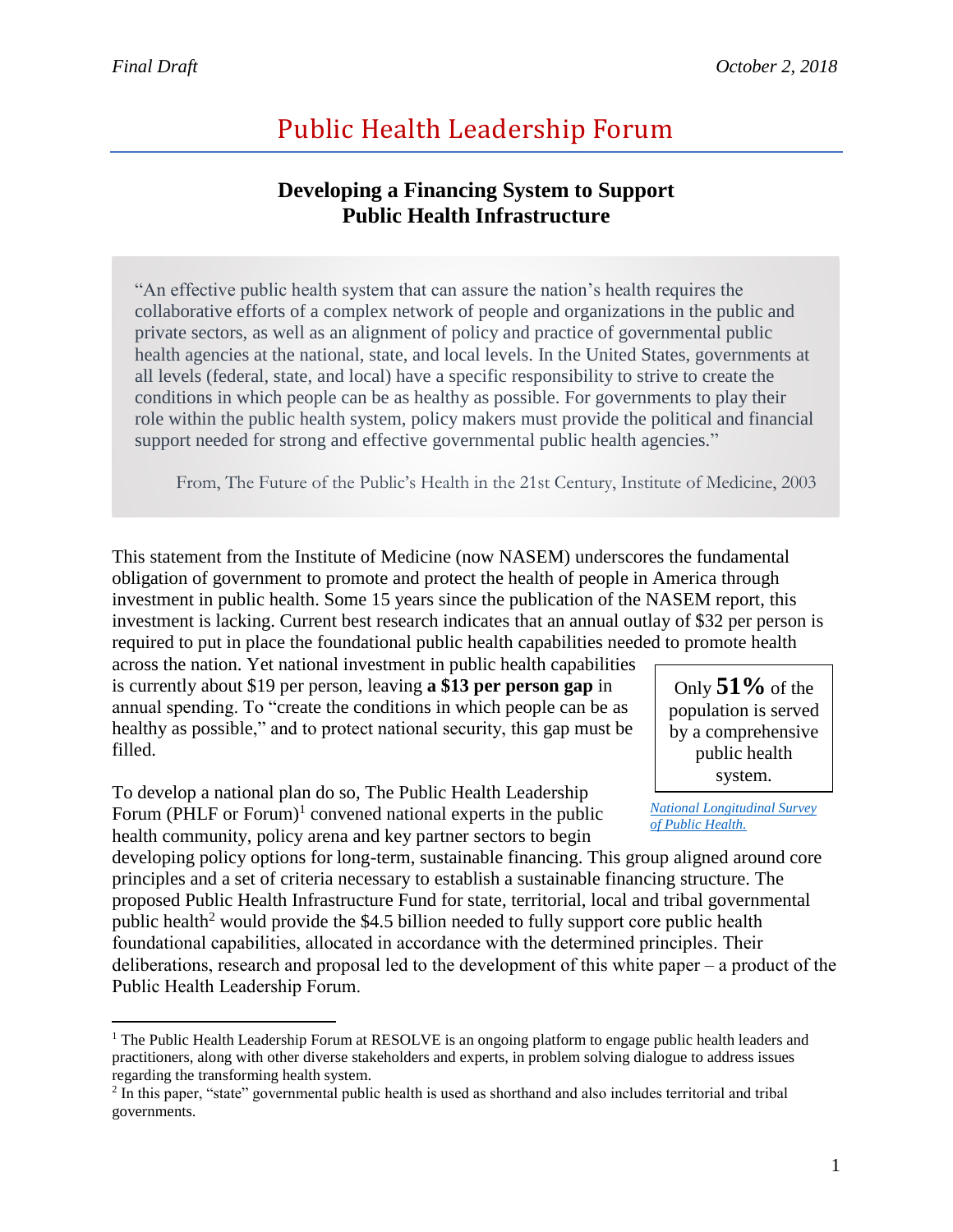#### **All people in America deserve a minimum level of public health protection.**

This initiative is guided by the core value that for all people in America, *where you live should not determine your level of public health protection*. Public health deficiencies anywhere jeopardize the health and security of the nation. Disasters natural and man-made can happen anywhere; disease outbreaks do not recognize political boundaries; and the costs of poor health outcomes that can be prevented by public health intervention are borne nationally through expenditures in the publicly funded health care systems. To effectively respond to emergencies such as pandemics or natural disasters and to address pervasive health challenges like diabetes and heart disease, *federal, state, local, territorial and tribal officials need a predictable minimum capacity in every part of the country*. Moreover, the health care system increasingly relies on public-private partnerships to develop population health solutions that engage individuals both inside and outside the walls of the clinical environment. Their success depends on strong, reliable partners in public health agencies.

Yet currently, public health capacity varies tremendously in the more than 3,000 state, local, territorial, and tribal public health agencies across the country. For policymakers, this variability presents a challenge. As a nation, we must invest in building the foundational capabilities of governmental public health departments. If we do, we will have a public health system better able to respond to emergencies *and* to the new expectations of public health in partnering with health systems, social services, and communities in addressing all the determinants of health.

#### **Public health foundational capabilities are part of the nation's infrastructure.**

There is a growing consensus among public health professionals and experts that there is a definable set of capabilities that every health department should have to protect the public's health. These capabilities may either be provided directly by each agency or through partnerships such as regional collaborations. As defined by the Public Health National Center for Innovations (PHNCI), "foundational capabilities are cross-cutting skills and capacities… [that are] key to protecting the community's health and achieving equitable health outcomes."<sup>3</sup> These foundational capabilities are the building blocks for provision of the more visible services of public health including but not limited to immunization and smoking cessation programs, emergency preparedness and food safety. Foundational capabilities include:

| <b>Foundational Capability</b> |                                        | Meaning                                             |
|--------------------------------|----------------------------------------|-----------------------------------------------------|
|                                | 1. Assessment (including Surveillance, | The ability to track the health of a community      |
|                                | Epidemiology and Laboratory            | through data, case finding, and laboratory tests    |
|                                | Capacity)                              | with particular attention to those most at risk.    |
|                                | 2. All Hazards Preparedness            | The capacity to respond to emergencies of all       |
|                                |                                        | kinds – from natural disasters to bioterrorist      |
|                                |                                        | attacks.                                            |
|                                | 3. Policy Development/Support          | The ability to translate public health science into |
|                                |                                        | appropriate policy and regulation.                  |
|                                | Communications                         | The ability to reach the public effectively with    |
|                                |                                        | timely, science based information.                  |

 $\overline{a}$ <sup>3</sup> The Public Health National Center for Innovations (2014, March). *Foundational Public Health Services*. Retrieved from https://phnci.org/fphs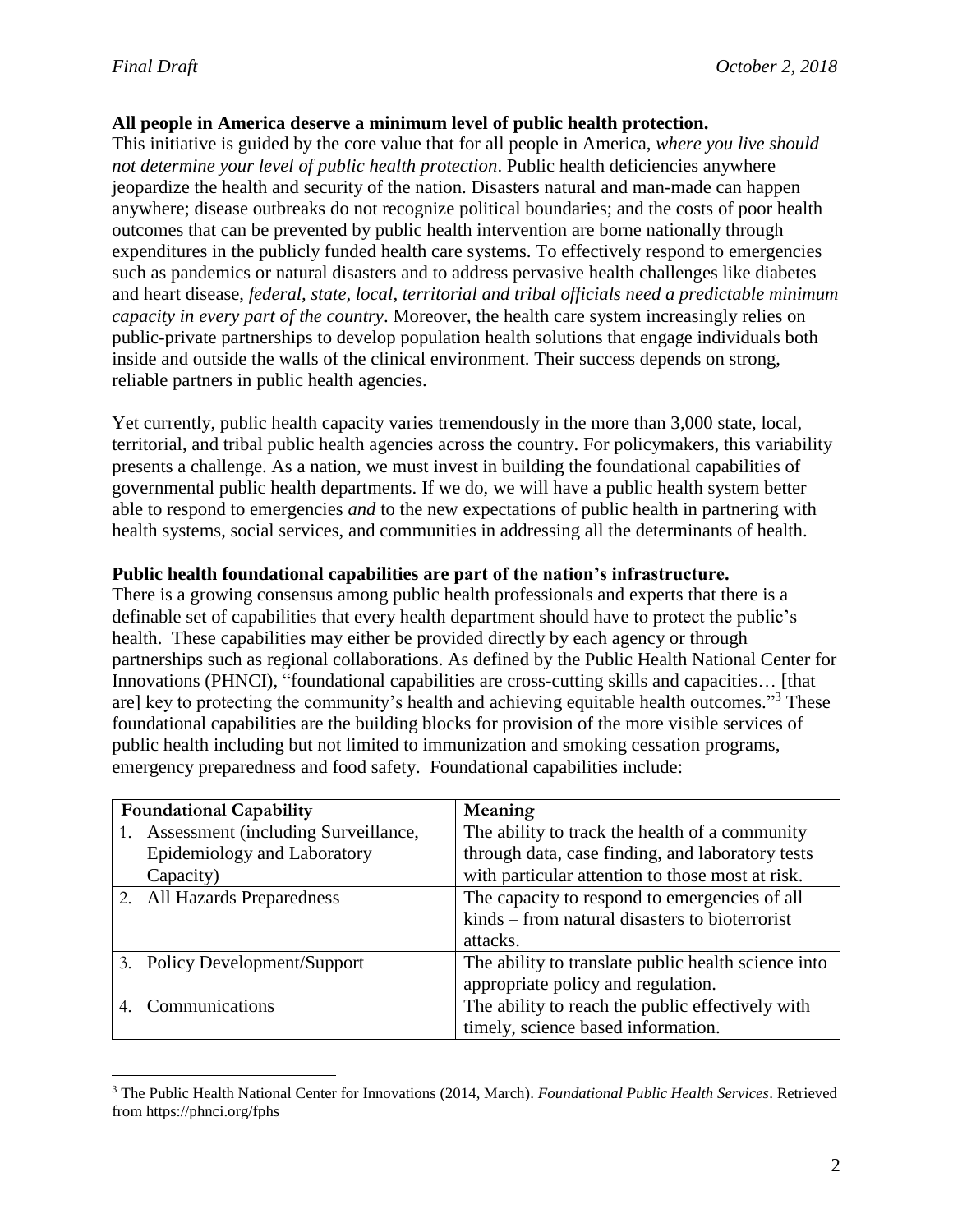| 5. Community Partnership Development | The capacity to harness and align community<br>resources and actors to advance the health of all<br>members of the community. |  |
|--------------------------------------|-------------------------------------------------------------------------------------------------------------------------------|--|
| 6. Organizational Competencies       | The ability to lead internal and external                                                                                     |  |
| (Leadership/Governance; Health       | stakeholders to consensus and action, with a                                                                                  |  |
| Equity)                              | particular focus on advancing health equity in                                                                                |  |
|                                      | communities.                                                                                                                  |  |
| 7. Accountability/Performance        | The ability to apply business practices that                                                                                  |  |
| Management (including Quality        | assure efficient use of resources, achieve desired                                                                            |  |
| Improvement; Information Technology; | outcomes and foster a continuous learning                                                                                     |  |
| Human Resources; Financial           | environment.                                                                                                                  |  |
| Management; Legal)                   |                                                                                                                               |  |

# **Assuring foundational capabilities will require new resources.**

Federal funding for local public health comes mainly through the Centers for Disease Control and Prevention (CDC). Though other agencies (Health Resources & Services Administration, Substance Abuse and Mental Health Services Administration, U.S. Department of Agriculture) fund public health *programs and activities,* it is CDC that largely provides funding for these foundational functions. This CDC funding has lost its purchasing power over the years. And even when there have been temporary increases that support foundational capacity and capability (e.g., after the anthrax attacks in 2001 and in the Recovery Act in 2009), these increases have not been sustained, which has made it difficult for state, territorial, tribal and local authorities to maintain foundational capabilities at an ideal level. Consistency in funding for these foundational capabilities is just as important as the level of investment. Similarly, state sources of public health investments are variable over time, and often even more so than federal investment because of requirements for balanced budgets. State budgets are particularly vulnerable to shifts during recessions, as was seen during the recent Great Recession.

### **Current investments in foundational capabilities show a \$4.5 billion gap.**

A number of efforts have assessed the potential costs of assuring foundational capabilities and several have estimated the gap between current funding and what ultimately would be needed to meet the goal of foundational capabilities being in place throughout the country at a minimum level. The most recent and comprehensive [national study](http://www.publichealthsystems.org/sites/default/files/presentations/NCCIntramural_Research/cbm%20poster_academyhealth_25Jun16.pdf) in this regard concluded that the national annual cost for implementing foundational capabilities would be \$32 per person, with the **gap** between current spending and needed spending at approximately \$13 per person. This estimate is corroborated by independent, state-level analyses done in Washington<sup>4</sup> and Oregon.<sup>5</sup> Based on these analyses, the total cost of foundational capabilities is about \$9.5 billion, with a total gap of approximately \$4.5 billion per year.<sup>6</sup>

<sup>5</sup> State of Oregon Public Health Modernization Assessment Report, Berk Consulting, June 2016, [https://www.oregon.gov/oha/ph/About/TaskForce/Documents/PHModernizationReportwithAppendices.pdf.](https://www.oregon.gov/oha/ph/About/TaskForce/Documents/PHModernizationReportwithAppendices.pdf)

<sup>6</sup> Mamaril, C.B., Mays, G., Branham, K., Bekemeier, B., Marlowe, J., Timna, L., Estimating the Cost of Providing Foundational Public Health Services, *HSR: Health Services Research,* 28 December 2017.

**[https://doi.org/10.1111/1475-6773.12816.](https://doi.org/10.1111/1475-6773.12816)** This is an estimate looking at statewide spending. This analysis does not attribute current spending for foundational capabilities by source (i.e., which level of government).

 $\overline{a}$ <sup>4</sup> Foundational Public Health Services Preliminary Cost Estimation Model, Foundational Public Health Services Subgroup Public Health Improvement Partnership Agenda for Change Workgroup, September 2013, <https://www.doh.wa.gov/Portals/1/Documents/1200/FPHSt-Report2013.pdf.>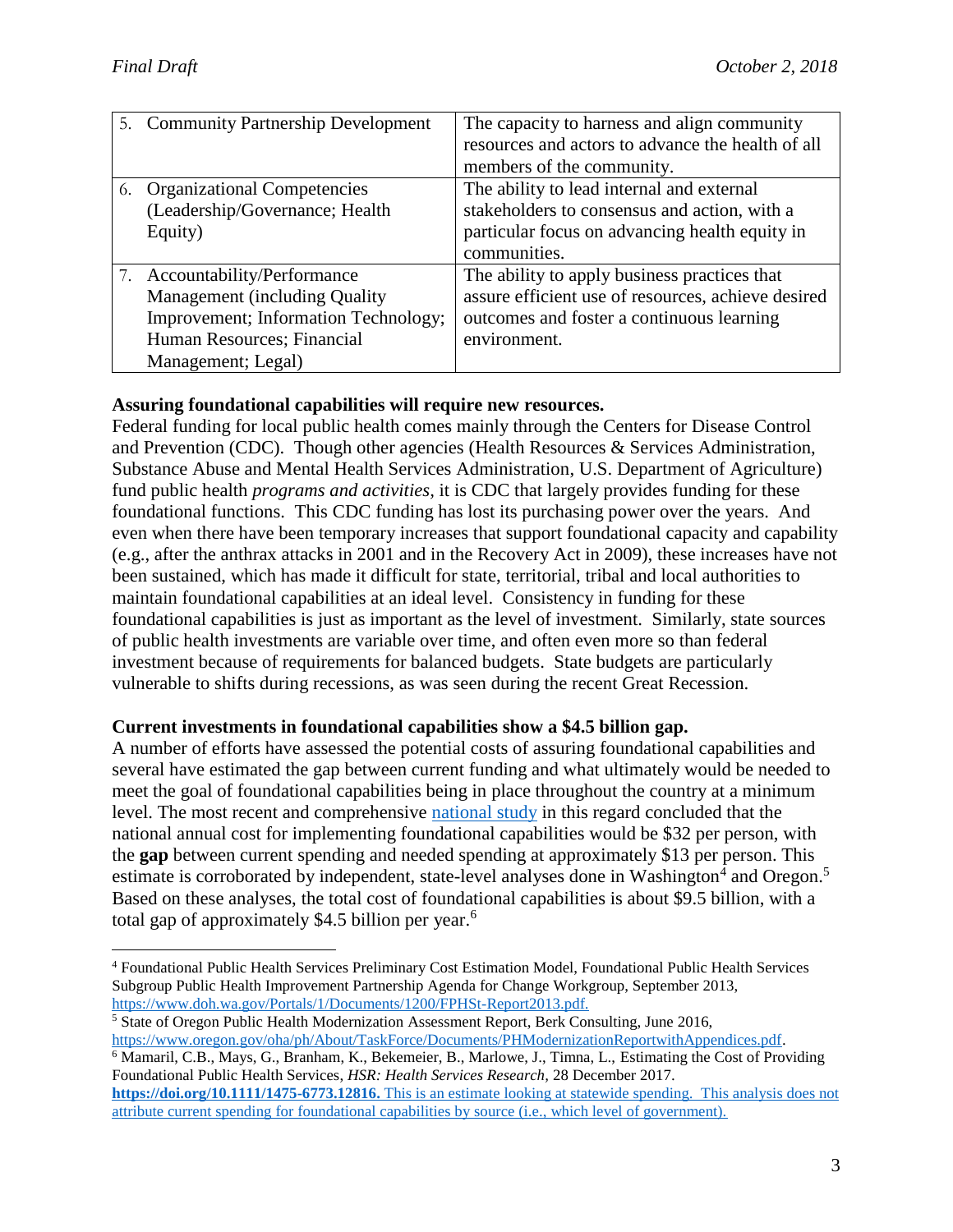## **Filling the gap.**

*A new, permanent and stable mandatory funding source, providing an additional \$4.5 billion a year is needed to establish and maintain foundational public health capabilities to assure public health protection for individuals and communities through state, territorial, tribal and local governmental public health.* It should be noted that these estimates are average costs over time and the needed funding will rise according to some measure reflecting inflation and increasing population.

# **New investments should be guided by underlying principles.**

To ensure an effective and equitable system any strategy for financing governmental public health foundational capabilities should be grounded in a core set of principles that guide how funding is sourced and deployed. The following principles, developed through dialogue in the PHLF, outline the underlying criteria any fund or financing mechanism should meet.

# **Principles for Financing Governmental Public Health**

- 1. All people in America should be served by a public health agency (regardless of how it is organized at the local level) that ensures equitable access to and protection by certain foundational public health capabilities provided by governmental public health.
- 2. Financing of foundational public health capabilities is a governmental responsibility and should be assured through sustainable, dedicated revenue streams.
- 3. Responsibility for financing and assuring foundational public health capabilities should be shared by local, state and federal government – just as provision of these capabilities has a federal, state, territorial, tribal and local benefit.
- 4. Foundational public health capabilities should be assessed and provided in every community based on national standards.
- 5. Investment of funds should promote equity in health outcomes for all people in America, both within and among communities.
- 6. Quality provision of foundational public health capabilities should be a condition of continued funding, with performance evaluated using evidence-based approaches.

Three key concepts emerge from these principles:

- 1. If public health financing is a shared responsibility, then federal dollars will need to be used to leverage increased investment by states through a matching requirement;
- 2. Given that there are marked differences in local foundational capabilities, closing the gap is in the federal interest. The federal investment needs to be designed to incentivize states to reliably provide the match; and,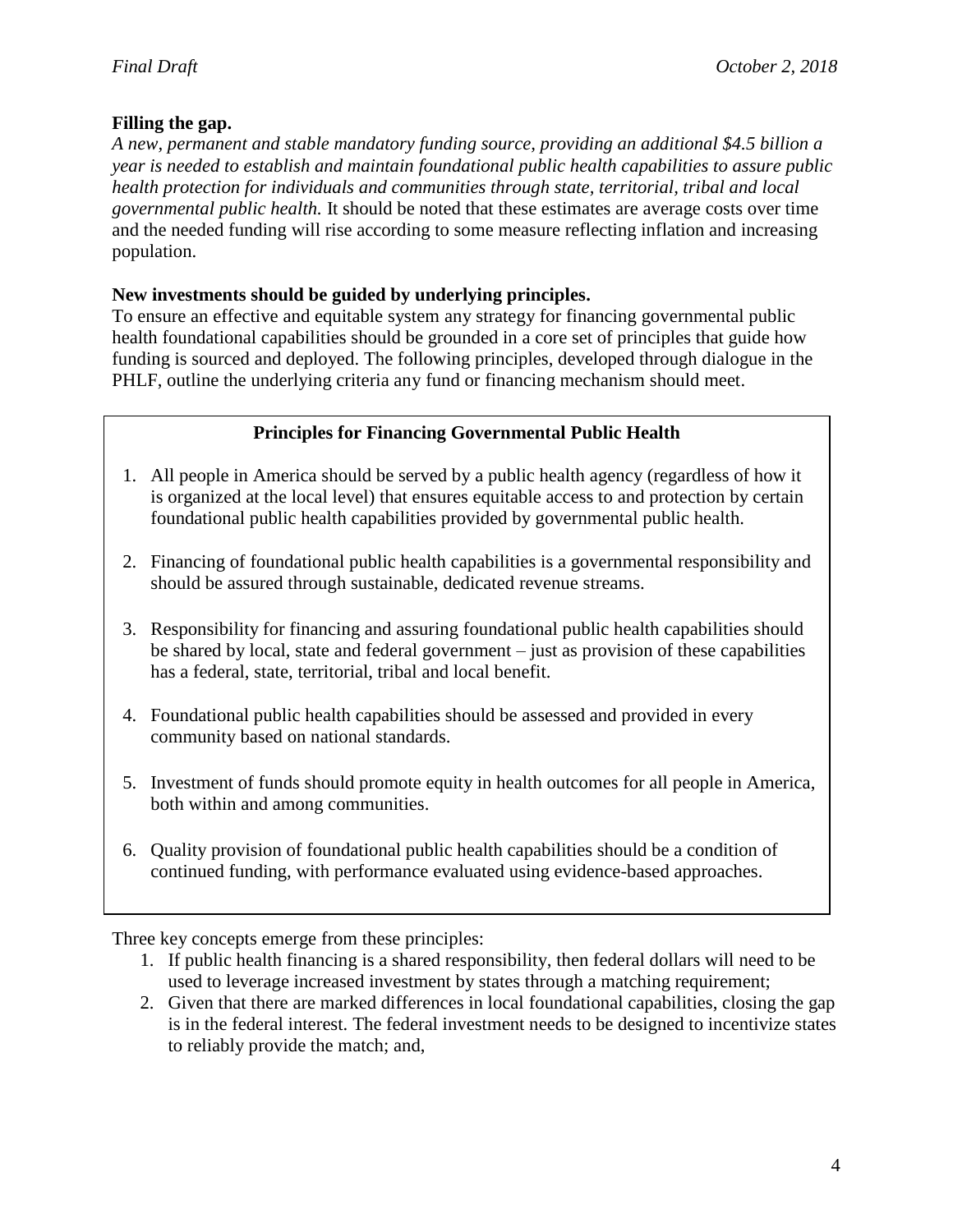3. The administering agency distributing these funds would need to set clear benchmarks for progress to assure quality provision of these capabilities and offer technical assistance to jurisdictions needing such help.

# **Key elements of a Proposed Public Health Infrastructure Fund.**

The Public Health Infrastructure Fund (the Fund) is proposed as a means to close the gap in foundational public health capabilities across the country while adhering to the previously defined financing principles and related implications. The Fund would be used to provide grants to enhance and maintain the foundational public health capabilities of state, local, territorial and tribal governments.

- Initial grants would support development of a state plan for foundational capabilities that builds on or supports revisions to the existing State Health Improvement Plan (SHIP).
	- o State plans must be co-developed with local health departments who will be participating in building foundational capabilities.
- Funds may be used for accreditation and reaccreditation; after three years all states, local, tribal, and territorial governments receiving funds should be accredited.
- Funds would be distributed on a per capita (population) basis. The Health and Human Services Secretary would be authorized to develop a risk adjustment formula to account for different levels of need.
- There would be a 10% state matching requirement. (Thus the federal cost would be approximately \$4 billion.) The match could be waived by the Secretary in the event of a public health emergency or other extenuating circumstances.
- There would be a 10% set-aside for federal support of technical assistance, research and demonstration projects, and oversight.
- Similar to the Community Health Center Fund  $(CHCF)^7$ , the Public Health Infrastructure Fund would be in addition to current appropriations.

### **Capacity must be built over time.**

While the funding gap to assure foundational public health capabilities is significant and should be filled, public health agencies may have limited ability to rapidly absorb significant infusions of new funds and adopt or enhance their current capabilities. As such, the federal share of the estimated \$4.5 billion shortfall for foundational capabilities should be phased in over a five-year period, with clear performance milestones along the way. Some capabilities, such as information technology, may require capital investments upfront that would not need to be maintained at the same level, while others, such as policy and communications capacity would require a more "even" investment over time. These distinctions would be reflected in the initial plan for building capacity.

### **Conclusion.**

Foundational public health capabilities are necessary in every jurisdiction, serving every person, to form the interdependent system that keeps the nation healthy, vital and safe. Achieving foundational public health protection for all people in America will require a significant

 $\overline{a}$ <sup>7</sup> The Community Health Center Fund: In Brief, EveryCRSRReport.com, July 2018, [https://www.everycrsreport.com/reports/R43911.html.](https://www.everycrsreport.com/reports/R43911.html)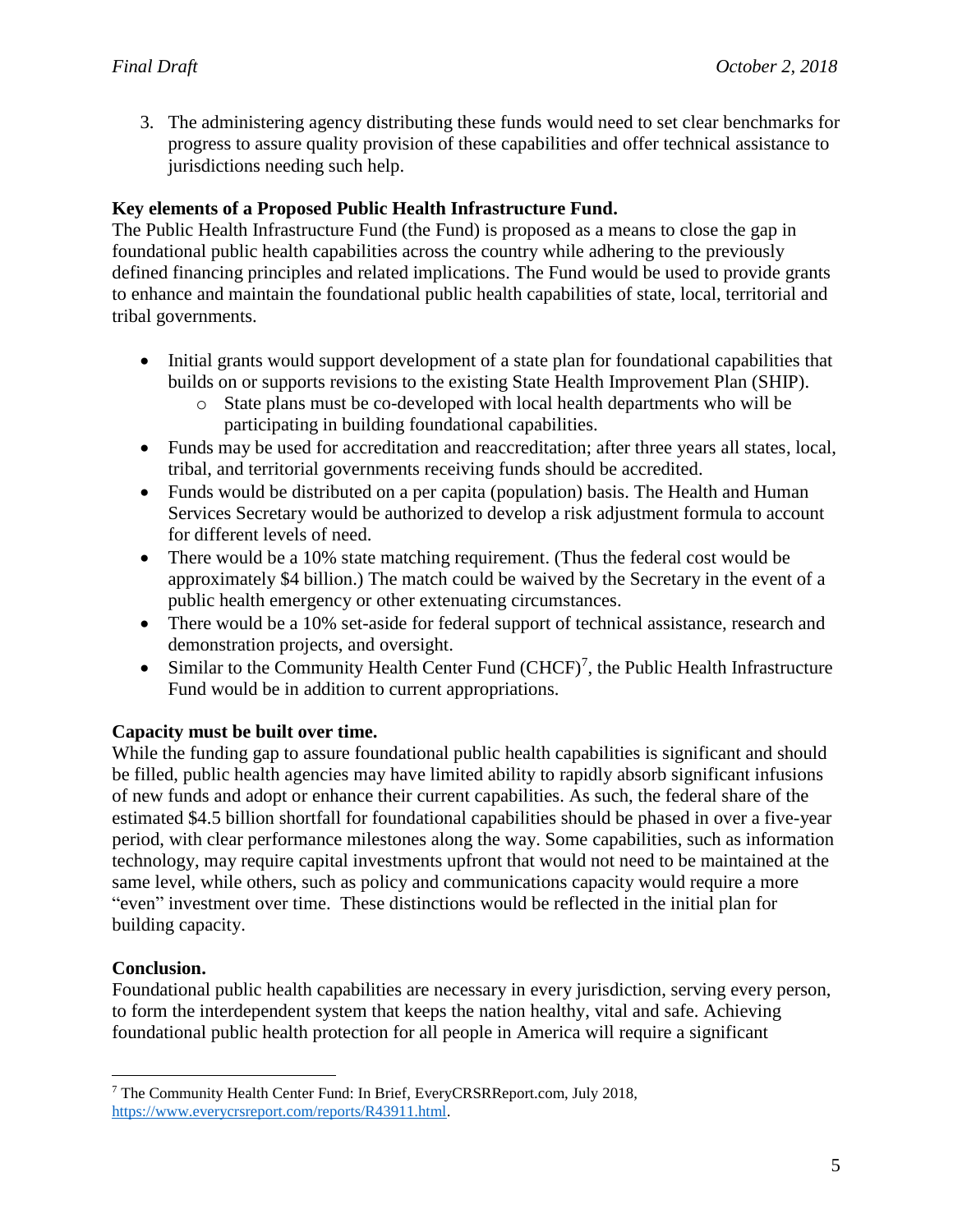transformation of the U.S. public health system supported by dedicated, sustainable resources. We proposed a Public Health Infrastructure Fund, resourced by new local and federal dollars to address the \$4.5 billion shortfall needed to establish foundational capabilities for public health to enable the conditions in which people and communities can have optimal health.

#### **Acknowledgements**

The Public Health Leadership Forum thanks our partners and primary authors**, Karen DeSalvo,** Professor of Medicine and Population Health, Dell Medical School, University of Texas Austin**,**  and **Jeff Levi,** Professor of Health Policy & Management, Milken Institute School of Public Health George Washington University**,** as well as **Bill Hoagland** and **Anand Parekh** of the Bipartisan Policy Center for their insights and commitment to furthering this initiative.

Thank you also to the following individuals for their participation in the PHLF and thoughtful contributions to this work:

**John Auerbach** Trust for America's Health

**Stacy Becker** ReThink Health

**Kaye Bender**  Public Health Accreditation Board

**Maureen Byrnes** George Washington University Milken Institute School of Public Health

**John Douglas** Tri-County Health Department

**Jessica Fisher** Public Health Accreditation Board

**Michael Fraser** Association of State and Territorial Health **Officials** 

**Sandro Galea** Boston University School of Public Health

**Nadine Gracia** Trust for America's Health

**Laura Hanen** National Association of County and City Health Officials

**Ed Hunter** Consultant

**Tony Keck** Ballad Health

**JT Lane** Alvarez & Marsal

**Susan Polan**  American Public Health Association

**Dean Rosen** Mehlman Castagnetti Rosen & Thomas

**Umair Shah** Harris County Public Health

**Vikki Wachino** Viaduct Consulting, LLC

**Tim Westmoreland** Georgetown University Law Center

**John Wiesman** Washington State Department of Health